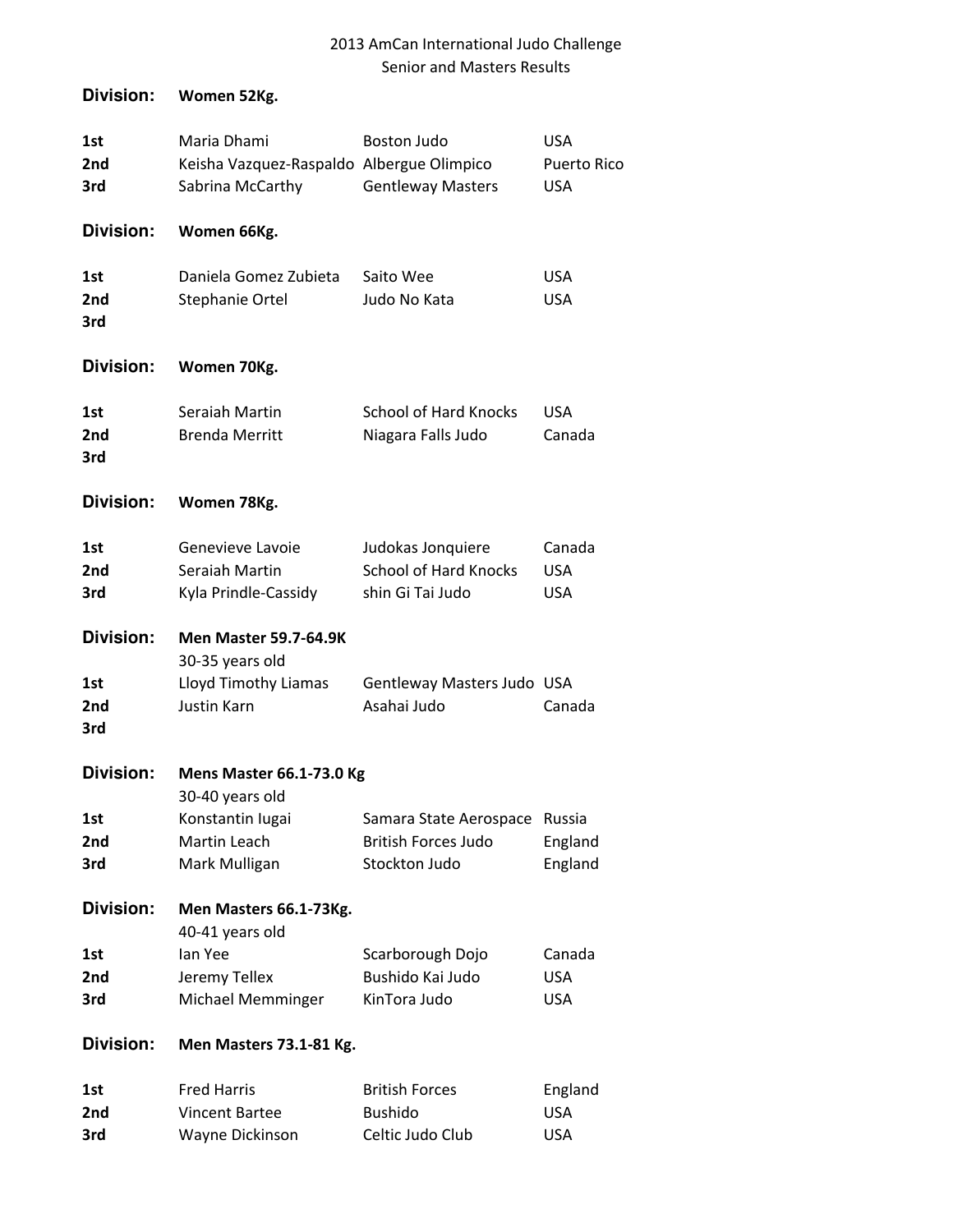| Division:        | Men Masters 81.1-90Kg.          |                              |            |
|------------------|---------------------------------|------------------------------|------------|
|                  | 38-44 years old                 |                              |            |
| 1st              | Ayman Eltookhy                  | Shidokan Judo                | Canada     |
| 2nd              | Lee Brown                       | <b>British Forces</b>        | England    |
| 3rd              | Jon Chesney                     | <b>British Forces</b>        | England    |
| <b>Division:</b> | Men Masters 81.1-90Kg           |                              |            |
|                  | 32-42 years old                 |                              |            |
| 1st              | <b>Thomas Moreau</b>            | Moreau's Training Center USA |            |
| 2 <sub>nd</sub>  | Joao Moreira                    | KinTora Judo                 | <b>USA</b> |
| 3rd              | <b>Carlos Grisales</b>          | Niagara Falls Judo           | <b>USA</b> |
| <b>Division:</b> | Men Masters 81.1-90Kg.          |                              |            |
|                  | 49-62 years old                 |                              |            |
| 1st              | Junior Negron                   | San Yama Bushi               | <b>USA</b> |
| 2nd              | Jeff Butterman                  | Renshinkan Judo              | <b>USA</b> |
| 3rd              | Chris Zusi                      | <b>Hwangs Martial Arts</b>   | <b>USA</b> |
| <b>Division:</b> | Mens Masters 90.1-100K          |                              |            |
|                  | 39 to 45 years old              |                              |            |
| 1st              | <b>Scott Reid</b>               | Niagara Falls Judo           | Canada     |
| 2 <sub>nd</sub>  | Jason Muskopf                   | <b>Bedroc Judo</b>           | <b>USA</b> |
| 3rd              |                                 |                              |            |
|                  | <b>Mens Masters Heavyweight</b> |                              |            |
| <b>Division:</b> |                                 |                              |            |
| 1st              | Robert Buckland                 | Kokoro Tatsu                 | <b>USA</b> |
| 2nd              | Shawn Costello                  | Bushido Kai Judo             | <b>USA</b> |
| 3rd              | <b>Sidney Pendelberry</b>       | Bushido Kai Judo             | <b>USA</b> |
| Division:        | Men Rokyu-Yonkyu                |                              |            |
|                  | 60.1-65.9 Kg                    |                              |            |
| 1st              | <b>Tyler Barrett</b>            | Niagara Falls Judo           | Canada     |
| 2nd              | Gage Morse                      | Phoenix Judo                 | <b>USA</b> |
| 3rd              | Donghwi Seo                     | Judo No Kata                 | <b>USA</b> |
| Division:        | <b>Mens Rokyu-Yonkyu</b>        |                              |            |
|                  | 66.1-73 Kg.                     |                              |            |
| 1st              | James Valentin                  | JMJC Judo                    | <b>USA</b> |
| 2nd              | Kenny Blakey Jr.                | Celtic Judo Club             | <b>USA</b> |
| 3rd              | <b>Wilson Law</b>               | Ronin Dojo                   | Canada     |
| <b>Division:</b> | Men Rokyu-Yonkyu                |                              |            |
|                  | 73.1-81 Kg.                     |                              |            |
| 1st              | Thomas McCarthy                 | Gentleway Masters Judo USA   |            |
| 2nd              | James Eischer                   | KinTora Judo                 | <b>USA</b> |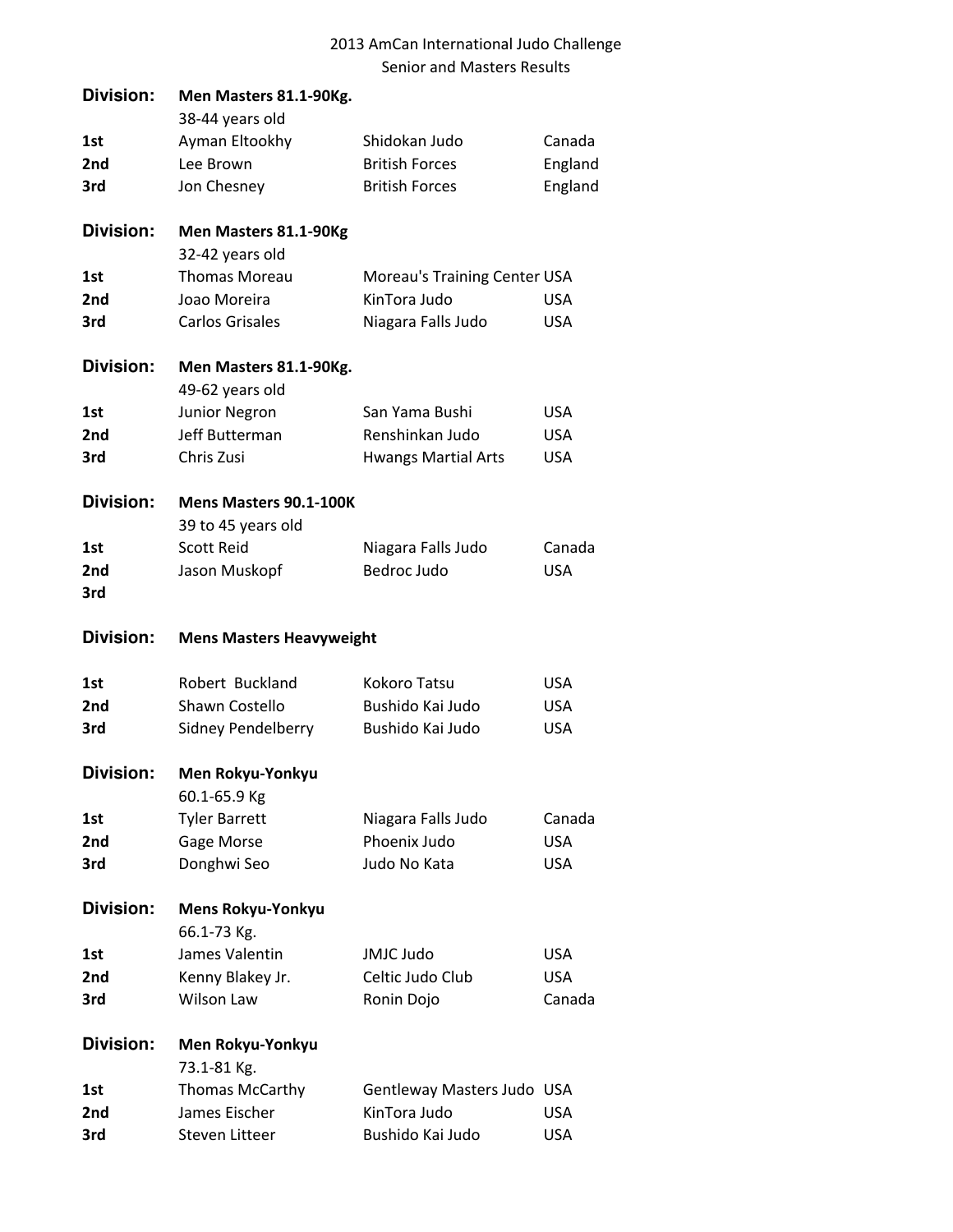| <b>Division:</b> | Men Rokyu-Yonkyu<br>81.1-90Kg.           |                   |            |
|------------------|------------------------------------------|-------------------|------------|
| 1st              | Jordan Panasiewicz                       | Renshinkan Judo   | <b>USA</b> |
| 2nd              | Giovanni Massini                         | KinTora Judo      | <b>USA</b> |
| 3rd              | Michael Choi                             | Tohoku Judo       | <b>USA</b> |
| <b>Division:</b> | <b>Mens Rokyu-Yonkyu</b><br>90.1-100 Kg. |                   |            |
| 1st              | <b>Carlos Torres</b>                     | Guttenberg Judo   | <b>USA</b> |
| 2nd              | Garrett Bauer                            | <b>ECSA USA</b>   | <b>USA</b> |
| 3rd              | Jason Muskopf                            | <b>Bedroc USA</b> | <b>USA</b> |
| <b>Division:</b> | Mens Sankyu-Ikkyu                        |                   |            |
|                  | 55.1-60 Kg.                              |                   |            |
| 1st              | Gary Dunbar                              | Brown's Judo      | <b>USA</b> |
| 2nd<br>3rd       | Desmond IP                               | Ronin Dojo        | Canada     |
|                  | Mens Sankyu-Ikkyu                        |                   |            |
|                  | 66.1-73Kg.                               |                   |            |
|                  | <b>Kevin Tse</b>                         | Polytech USA      | <b>USA</b> |
|                  | Joshua Farra                             | Liberty Bell Judo | <b>USA</b> |
|                  | Eesaa Abdur-Rahman                       | KinTora Judo      | <b>USA</b> |
| <b>Division:</b> | Mens Sankyu-Ikkyu                        |                   |            |
|                  | 73.1-81Kg.                               |                   |            |
| 1st              | Gianni Hallak                            | Kokushikai Judo   | <b>USA</b> |
| 2nd              | Justino Cardoza                          | Brown Judo        | <b>USA</b> |
| 3rd              | Eric Skylar                              | Jason Morris Judo | <b>USA</b> |
| Division:        | Mens Sankyu-Ikkyu                        |                   |            |
|                  | 81.1-90 Kg.                              |                   |            |
| 1st              | Nikita Kizel                             | Ronin             | Canada     |
| 2nd              | <b>Matthew Reyes</b>                     | Bushido Kai Judo  | <b>USA</b> |
| 3rd              | <b>Justin Armstrong</b>                  | Renshinkan Judo   | <b>USA</b> |
| <b>Division:</b> | Mens Sankyu-Ikkyu<br>90.1-100 Kg.        |                   |            |
| 1st              | Kevin Downey                             | KinTora Judo      | <b>USA</b> |
| 2nd<br>3rd       | Timothy Walsemann                        | Renshenkan Judo   | USA        |
| <b>Division:</b> | Mens Dan 60.1-66Kg                       |                   |            |
| 1st              | Simon Guadcault                          | Judokas Jonquiere | Canada     |
| 2nd              | David Harris                             | Jason Morris Judo | <b>USA</b> |
| 3rd              | Julien Cantin                            | Judokas Jonquiere | Canada     |